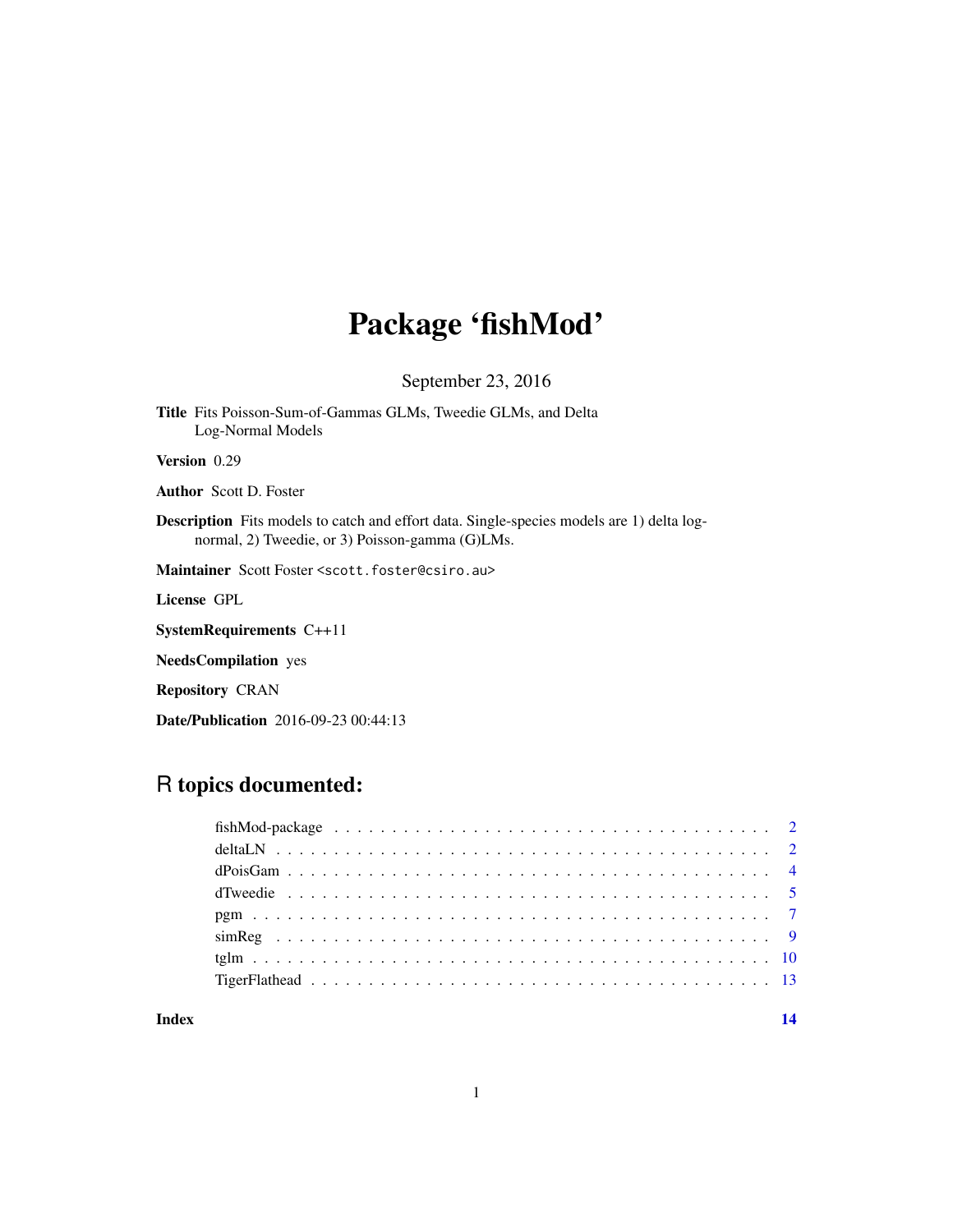<span id="page-1-0"></span>

# Description

fishMod is a package that contains some very specific functions for a) fitting extensions of generalised linear models (GLMs) that allow for non-negative observations with exact zeros, and b) targetted fisheries catch and effort data using a (quite complex) mixture model. The package is intended to be used in reasonable anger on real data sets but *it does* have limitations. Primarily, these arise from not nesting the models within the hierarchy of standard R functions. This means that there are currently no generic methods, such as 'plot' and 'summary' for the objects returned by the functions. Instead, the analyst must fish around (excuse the pun) for the bits and peices required for the task at hand, for example residuals and fitted values for diagnostic plots.

The important functions in the fishMod namespace can be arranged into two groups: 1) [dPoisGam](#page-3-1), [pPoisGam](#page-3-2), [rPoisGam](#page-3-2), [dPoisGamDerivs](#page-3-2), [dTweedie](#page-4-1), [pTweedie](#page-4-2), [rTweedie](#page-4-2); and 2) [deltaLN](#page-1-1), [pgm](#page-6-1), [tglm](#page-9-1), [tglm.fit](#page-9-2), [simReg](#page-8-1). These correspond to functions for 1) utility functions for Tweedie densities and Poisson-gamma representations of Tweedies; and 2) extensions of GLMs for non-negative data.

Note that there is an extended version of this package (available from the author but not from CRAN) that also contains functions for multi-species catch and effort data that attempt to account for targetting.

#### Author(s)

Scott D. Foster

<span id="page-1-1"></span>deltaLN *Fitting models based on the Delta Log-Normal distribution.*

#### Description

Fits a compound model that assumes a Delta Log-Normal distribution. The mean of the log-normal process and the mean of the binary process are allowed to change with covariates.

#### Usage

```
deltaLN( ln.form, binary.form, data, residuals=TRUE)
```
#### Arguments

ln.form an object of class "formula" (or one that can be coerced to that class). This is a symbolic representation of the model for the log-normal variable. Note that offset terms (if any) should be included in this part of the model.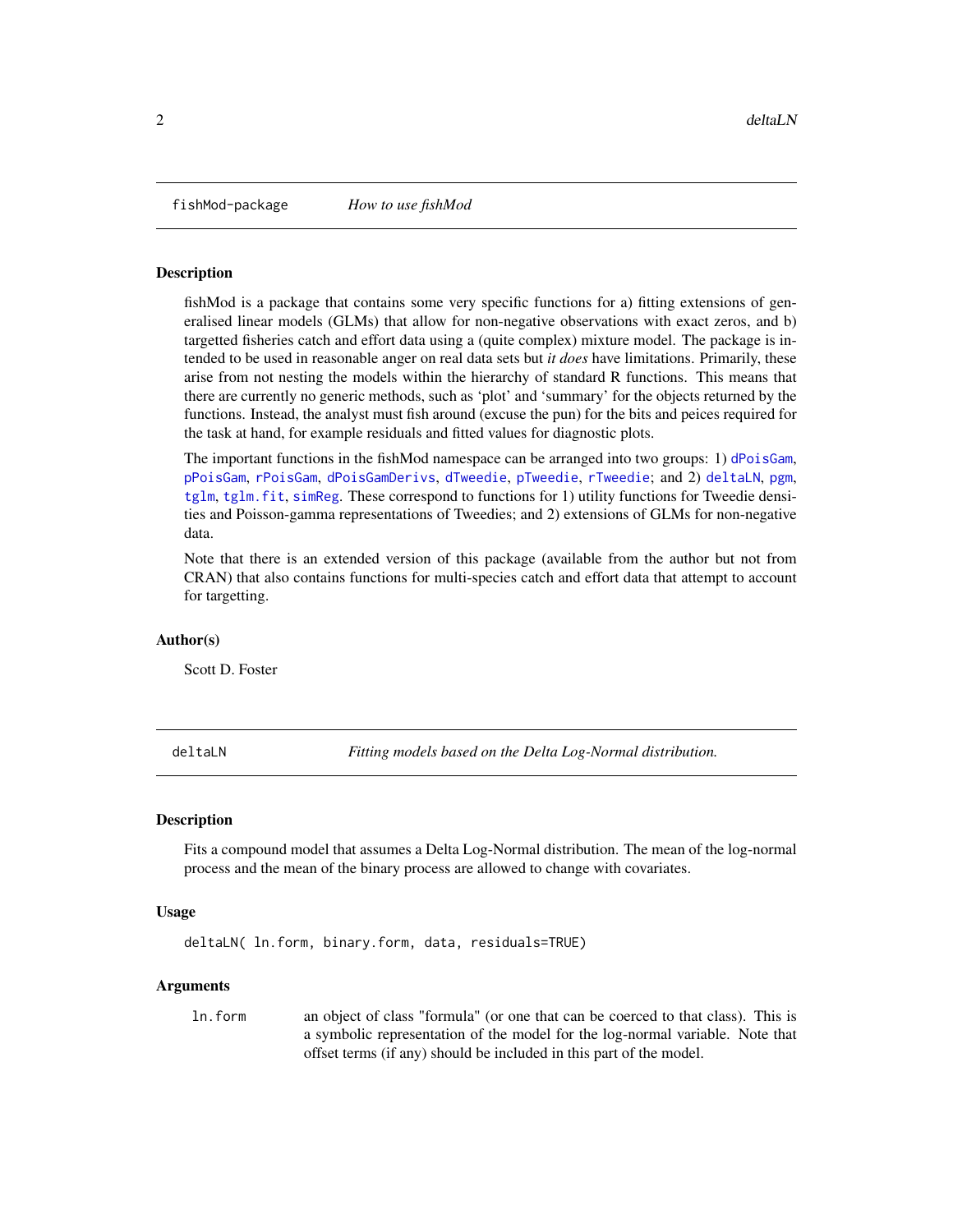#### deltaLN 3

| binary.form | an object of class "formula" (or one that can be coerced to that class). This is<br>a symbolic representation of the model for the binary variable and should not<br>contain an outcome (e.g. $\sim$ 1+var1+var2). |
|-------------|--------------------------------------------------------------------------------------------------------------------------------------------------------------------------------------------------------------------|
| data        | a data frame, list or environment (or object coercible by as data frame to a data<br>frame) containing the variables in the model.                                                                                 |
| residuals   | boolean indicating if the quantile residuals should be calculated. Default is<br>TRUE indicating residuals are to be calculated.                                                                                   |

# Details

The observed random variables y<sub>i</sub> are assumed to arise from a process that has a non-zero probability that y\_i is greater than zero; further, the distribution of y\_i conditional on y\_i>0 follows a log-normal distribution. This modelling framework models the mean of the conditional distribution and the probability of obtaining a non-zero.

The means of each component of the model are specified in ln.form and binary.form for the lognormal and the zero/non-zero model components respectively. The binary.form formula should not contain an outcome. The binary part of the model is done using a logistic link funciton.

If residuals are requested then two types are returned: Pearson residuals and randomised quantile residuals, described in general by Dunn and Smyth (1996).

#### Value

pgm returns an object of class "DeltaLNmod", a list with the following elements

| coef       | the estianted coefficients from the fitting process. A list with an element for the<br>binary and log-normal parts of the model as well as an element for the standard<br>deviation of the log-normal. |
|------------|--------------------------------------------------------------------------------------------------------------------------------------------------------------------------------------------------------|
| logl       | the maximum log likelihood (found at the estimates).                                                                                                                                                   |
| AIC        | an Information Criteria.                                                                                                                                                                               |
| BIC.       | Bayesian Information Criteria.                                                                                                                                                                         |
| fitted     | fitted values of the delta log-normal variable.                                                                                                                                                        |
| fitted.var | variance of the fitted delta log-normal variable.                                                                                                                                                      |
| residuals  | a 2-column matrix whose first column contains the randomised quantile residu-<br>als and whose second column contains the Pearson residuals.                                                           |
| n          | the number of observations used to fit the model.                                                                                                                                                      |
| ncovars    | the number of parameters in the combined model.                                                                                                                                                        |
| nzero      | the number of non-zero elements.                                                                                                                                                                       |
| lnMod      | the lm object obtained from fitting the log-normal (non-zero) part of the model.                                                                                                                       |
| binMod     | the glm object obtained from fitting the zero / non-zero part of the model.                                                                                                                            |

#### Author(s)

Scott D. Foster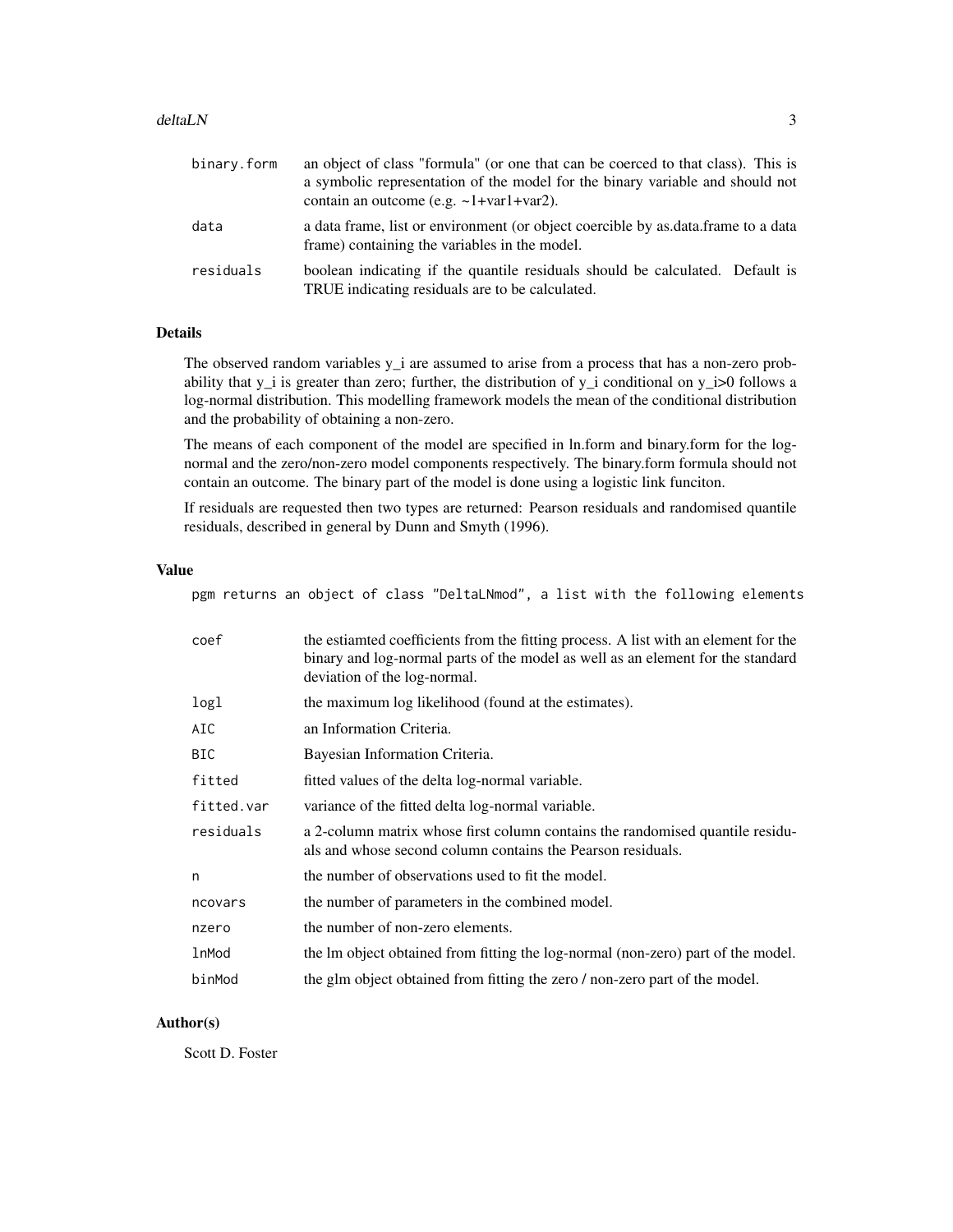### <span id="page-3-0"></span>References

Aitchison J. (1955) On the Distribution of a Positive Random Variable Having a Discrete Probability Mass at the Origin. *Journal of the American Statistical Association* 50 901-908.

Dunn P. K and Smyth G. K (1996) Randomized Quantile Residuals. *Journal of Computational and Graphical Statistics* 5: 236-244.

Foster, S.D. and Bravington, M.V. (2013) A Poisson-Gamma Model for Analysis of Ecological Non-Negative Continuous Data. *Journal of Environmental and Ecological Statistics* 20: 533-552

<span id="page-3-1"></span>dPoisGam *Density, derivatives, distribution function, and random generation for the Poisson-Gamma distribution.*

# <span id="page-3-2"></span>**Description**

Density, derivatives, distribution function, and random generation for the Poisson-Gamma distribution. The distribution is parameterised by the Poisson mean, the Gamma mean and the Gamma dispersion parameter. Derivatives are with respect to these three parameters.

#### Usage

```
dPoisGam( y, lambda, mu.Z, alpha, LOG=TRUE)
dPoisGamDerivs( y, lambda, mu.Z, alpha, do.checks=TRUE)
pPoisGam( q, lambda, mu.Z, alpha)
rPoisGam( n, lambda, mu.Z, alpha)
```
# Arguments

| y,q       | vector of quantiles                                                                                                  |
|-----------|----------------------------------------------------------------------------------------------------------------------|
| n         | number of random draws                                                                                               |
| lambda    | scalar or vector (length matches y or equal to n) of Poisson means                                                   |
| mu.Z      | scalar or vector (length matches y or equal to n) of Gamma means                                                     |
| alpha     | scalar or vector (length matches y or equal to n) of Gamma dispersions                                               |
| LOG       | indication of return scale. If TRUE (default) then the density is returned on the<br>log scale.                      |
| do.checks | boolean indicating if checks on arguments should be performed. If TRUE (de-<br>fault) then checks will be performed. |

#### Details

The observed random variables y\_i are assumed to arise from the process:  $y_i = \text{sum}(z_{i1} + z_{i2} + ... + z_{in}i)$ where  $n_i$  is a Poisson variable with mean lambda and  $z_{i}(i)$  is a Gamma variable with mean mu.Z and variance mu.Z^2 / alpha.

The density calculation is based on the series summation method described in Dunn and Smyth (2005). However, the parameterisation used here is different and follows that described in Section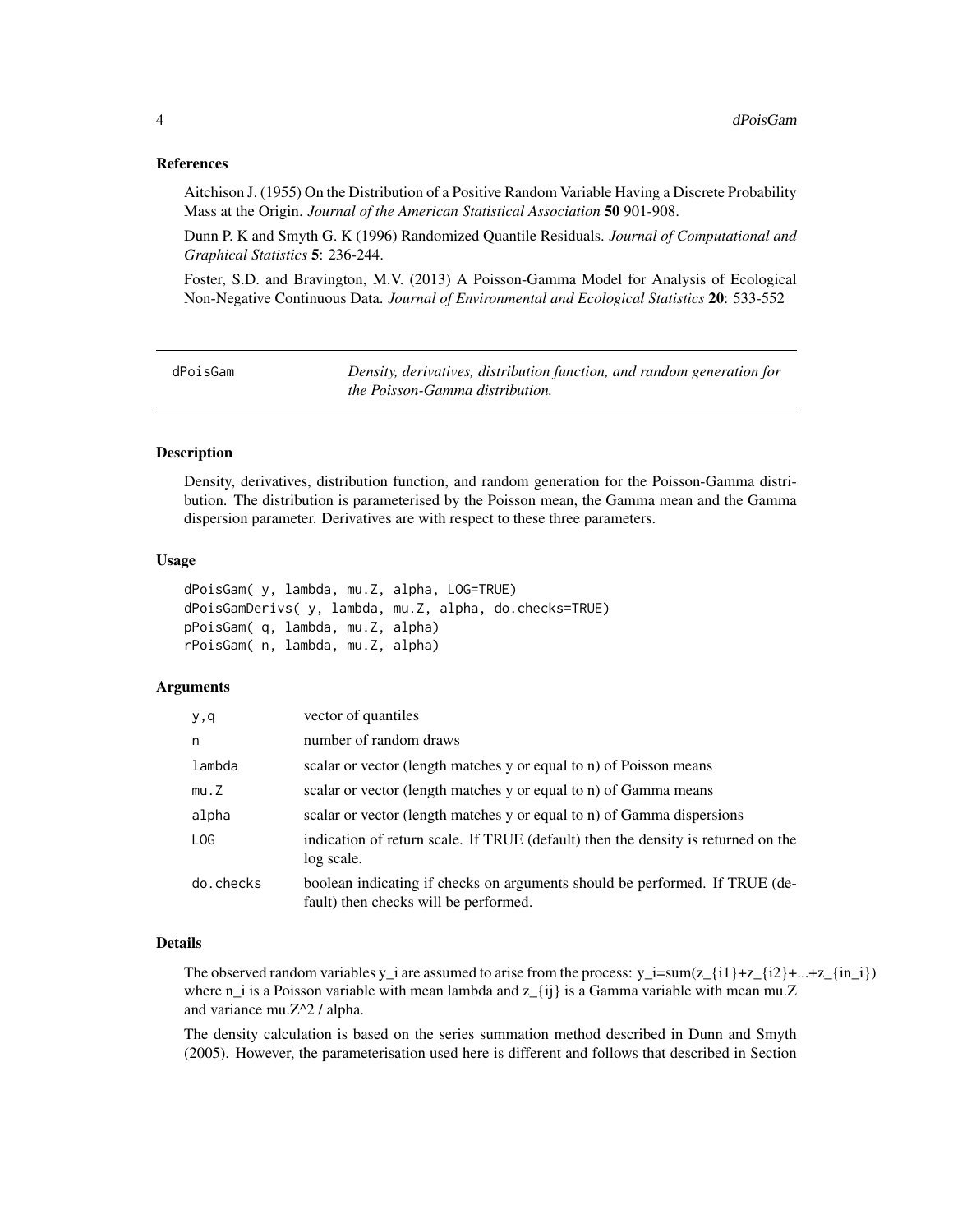#### <span id="page-4-0"></span>dTweedie 55

2 of Smyth (1996). The details of density calculation are subsequently different from Dunn and Smyth (2005).

The derivatives are calculated in a similar manner to the density. The derivatives are for the logdensity.

#### Value

dPoisGam returns a numeric vector containing the (log-)densities.

dPoisGamDeriv returns a matrix with three columns, one for each of the distributional parameters.

pPoisGam returns a numeric vector containing the values of the distribution function.

rPoisGam returns a numeric vector containing the random variables.

#### Author(s)

Scott D. Foster

# References

Smyth, G. K. (1996) Regression analysis of quantity data with exact zeros. *Proceedings of the Second Australia–Japan Workshop on Stochastic Models in Engineering, Technology and Management*. Technology Management Centre, University of Queensland, pp. 572-580.

Dunn P. K. and Smyth G. K. (2005) Series evaluation of Tweedie exponential dispersion model densities. *Statistics and Computing* 15: 267-280.

Foster, S.D. and Bravington, M.V. (2013) A Poisson-Gamma Model for Analysis of Ecological Non-Negative Continuous Data. *Journal of Environmental and Ecological Statistics* 20: 533-552

# Examples

```
my.seq <- seq( from=0, to=20, length=200)
par( mfrow=c( 1,2))
plot( my.seq, dPoisGam( y=my.seq, lambda=8, mu.Z=1.2, alpha=0.6, LOG=FALSE), type='l',
 xlab="Variable", ylab="Density")
plot( my.seq, pPoisGam( q=my.seq, lambda=8, mu.Z=1.2, alpha=0.6), type='l',
 xlab="Variable", ylab="Distribution")
```
<span id="page-4-1"></span>dTweedie *Density, derivatives, distribution function, and random generation for the Tweedie distribution.*

#### <span id="page-4-2"></span>Description

Density, derivatives, distribution function, and random generation for the Tweedie distribution. The distribution is parameterised by the mean, dispersion parameter and the power parameter so that the distribution's variance is given by disperion \* mean^power.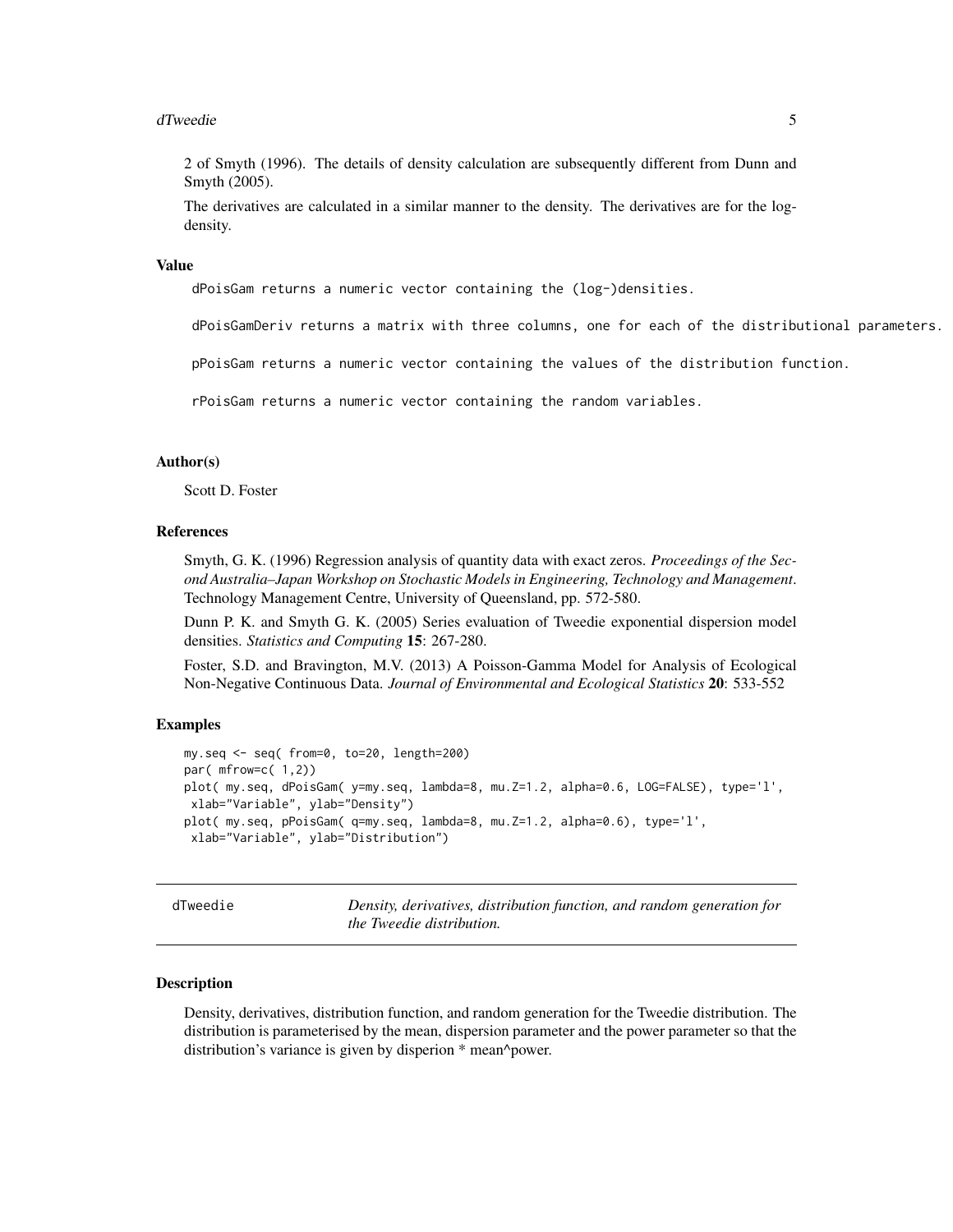#### Usage

```
dTweedie( y, mu, phi, p, LOG=TRUE)
pTweedie( q, mu, phi, p)
rTweedie( n, mu, phi, p)
```
# Arguments

| y,q | vector of quantiles                                                                             |
|-----|-------------------------------------------------------------------------------------------------|
| n   | number of random draws                                                                          |
| mu  | scalar or vector (length matches y or equal to n) of means                                      |
| phi | scalar or vector (length matches y or equal to n) of dispersion parameters                      |
| p   | scalar or vector (length matches y or equal to n) of power parameters                           |
| LOG | indication of return scale. If TRUE (default) then the density is returned on the<br>log scale. |

#### Details

The density calculation is based on the series summation method described in Dunn and Smyth (2005). These functions are really just wrappers to the equivalent functions dPoisGam, pPoisGam and rPoisGam. The functions are equivalent up to parameterisation of the distribution.

The distribution function is calculated by adaptive quadrature (a call to the integrate function). However, the point discontinuity at zero is handled explicitly by assuming the convention that the distribution function evaluated at zero is equal to the density at zero.

### Value

dTweedie returns a numeric vector containing the (log-)densities.

pTweedie returns a numeric vector containing the values of the distribution function.

rTweedie returns a numeric vector containing the random variables.

# Author(s)

Scott D. Foster

# References

Dunn P. K. and Smyth G. K. (2005) Series evaluation of Tweedie exponential dispersion model densities. *Statistics and Computing* 15: 267-280.

Foster, S.D. and Bravington, M.V. (2013) A Poisson-Gamma Model for Analysis of Ecological Non-Negative Continuous Data. *Journal of Environmental and Ecological Statistics* 20: 533-552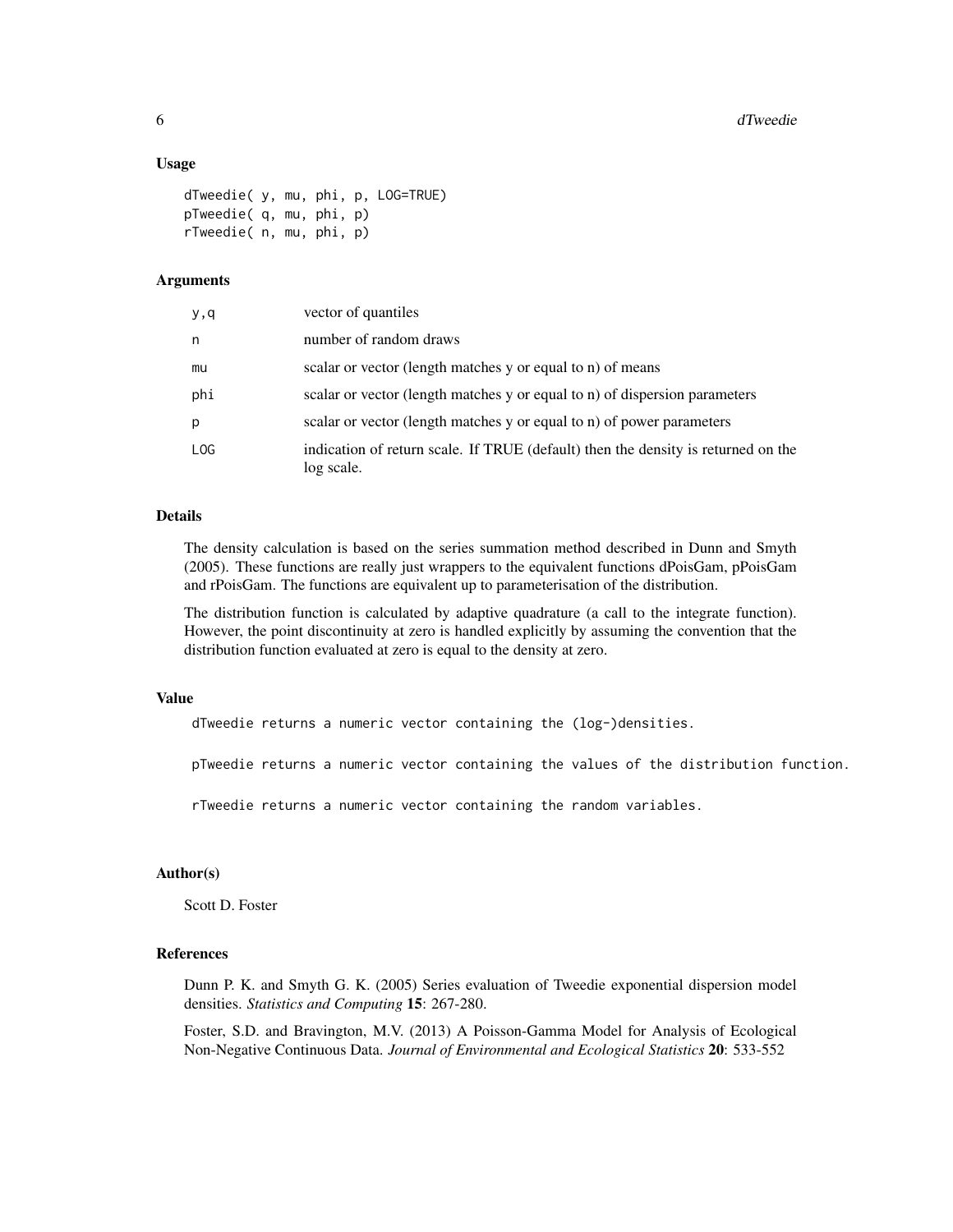# <span id="page-6-0"></span>pgm 30 and 20 and 20 and 20 and 20 and 20 and 20 and 20 and 20 and 20 and 20 and 20 and 20 and 20 and 20 and 20

# Examples

```
my.seq <- seq( from=0, to=20, length=200)
par( mfrow=c( 1,2))
plot( my.seq, dTweedie( y=my.seq, mu=5, phi=2.1, p=1.6, LOG=FALSE),
type='l', xlab="Variable", ylab="Density")
plot( my.seq, pTweedie( q=my.seq, mu=5, phi=2.1, p=1.6),
type='l', xlab="Variable", ylab="Distribution")
```
<span id="page-6-1"></span>pgm *Fitting models based on the Poisson-Gamma model.*

# Description

Fits a model that assumes a Poisson-Gamma distribution. The mean of the unobserved Poisson variable and the mean of the unobserved Gamma random variables are allowed to change with covariates.

# Usage

```
pgm( p.form, g.form, data, wts=NULL, alpha=NULL, inits=NULL,
 vcov=TRUE, residuals=TRUE, trace=1)
```
# Arguments

| p.form      | an object of class "formula" (or one that can be coerced to that class). This is a<br>symbolic representation of the model for the unobserved Poisson variable. Note<br>that offset terms (if any) should be included in this part of the model.                                                             |
|-------------|--------------------------------------------------------------------------------------------------------------------------------------------------------------------------------------------------------------------------------------------------------------------------------------------------------------|
| g.form      | an object of class "formula" (or one that can be coerced to that class). This is<br>a symbolic representation of the model for the unobserved Gamma variables.<br>Note that any outcome and offset terms included in this part of the model are<br>ignored.                                                  |
| wts         | relative contribution to the log-likelihood contributions. Must be the same length<br>as the number of observations.                                                                                                                                                                                         |
| data        | a data frame, list or environment (or object coercible by as data frame to a data<br>frame) containing the variables in the model.                                                                                                                                                                           |
| alpha       | a positive scalar whose presence indicates that a profile likelihood should be<br>used for estimating all parameters except alpha (set to supllied value).                                                                                                                                                   |
| inits       | numeric vector containing the starting values for the coefficient estimates. The<br>ordering of the vector is: coefficients for p.form, coefficients for g.form, and log(<br>alpha), where alpha is the dispersion parameter for the unobserved gamma vari-<br>ables. Defaults to zero for each coefficient. |
| <b>VCOV</b> | boolean indicating if the variance-covariance matrix of the coefficient estimates<br>should be calculated or not. Default is TRUE indicating that it will be calculated.                                                                                                                                     |
| residuals   | boolean indicating if the quantile residuals should be calculated. Default is<br>TRUE indicating residuals are to be calculated.                                                                                                                                                                             |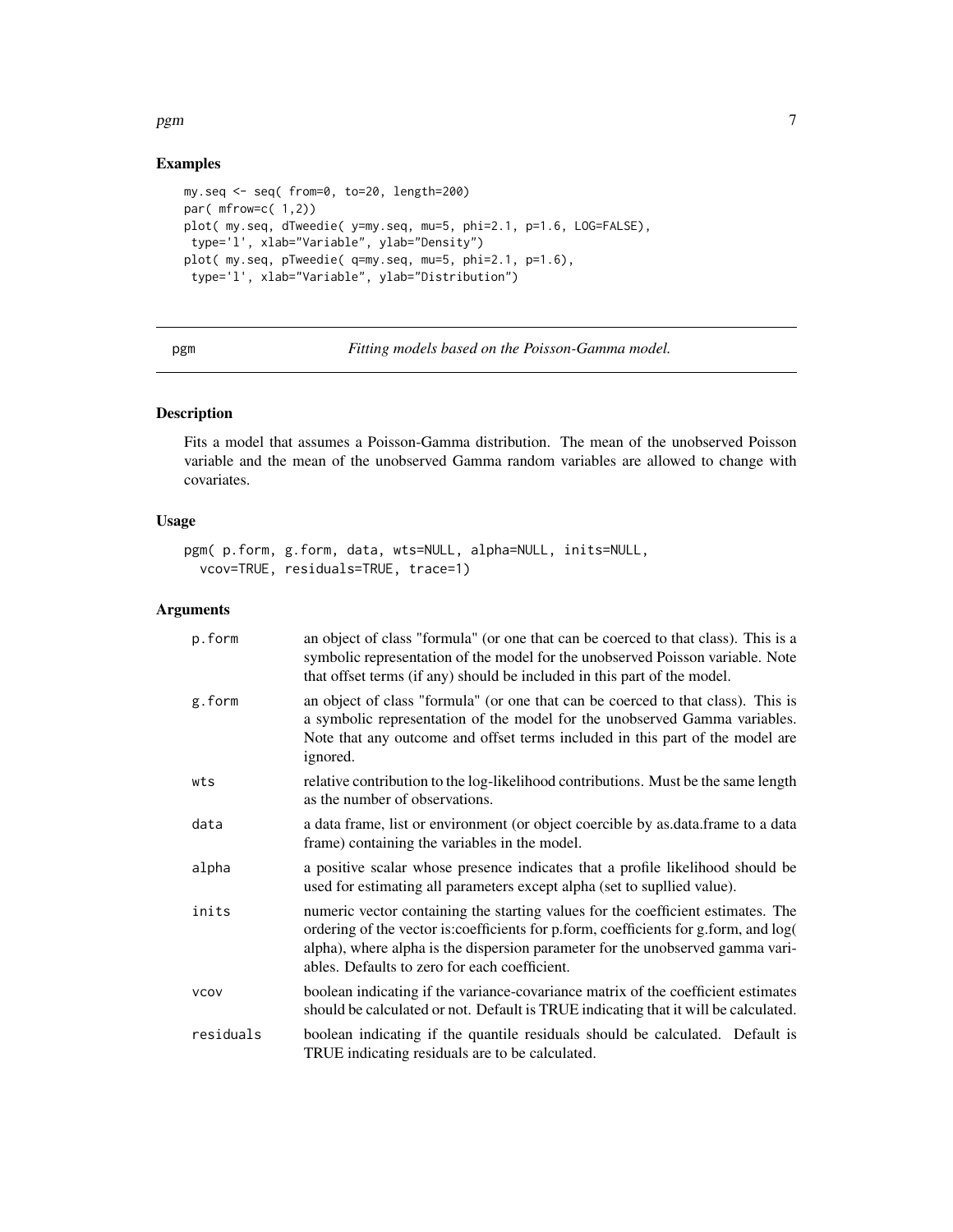| non-negative integer value indicating how often during estimation the updated        |
|--------------------------------------------------------------------------------------|
| coefficients should be calculated. Default is 1, indicating printing at every itera- |
| tion. A value of 0 indicates that no printing will occur.                            |
|                                                                                      |

# Details

The observed random variables y\_i are assumed to arise from the process: y\_i=sum(z\_{i1}+z\_{i2}+...+z\_{in\_i}) where n\_i is a Poisson variable with mean lambda and  $z_{i}(i)$  is a Gamma variable with mean mu.Z and variance mu.Z^2 / alpha.

The means of each of the unobserved random variables are modelled using a log-link and the formula given in p.form and g.form.

The distribution is equivalent, up to parameterisation and model interpretation, to the Tweedie GLM model described in Smyth (1996) and Dunn and Smyth (2005). Their models contain model the overall mean only and not the separate processes. Also the Poisson-Gamma distribution is a subset of the more general Tweedie distribution.

The residuals are quantile residuals, described in general by Dunn and Smyth (1996). Calculation of the quantile residuals ignores any specified weights.

# Value

pgm returns an object of class "pgm", a list with the following elements

| coef        | the estiamted coefficients from the fitting process.                                                    |
|-------------|---------------------------------------------------------------------------------------------------------|
| logl        | the maximum log likelihood (found at the estimates).                                                    |
| score       | the score of the log-likelihood (at the estimates).                                                     |
| <b>VCOV</b> | the variance-covariance matrix of the estimates. If you is FALSE then this will<br>be NULL.             |
| conv        | the convergence message from the call to niminb.                                                        |
| message     | the convergence message from nlminb.                                                                    |
| niter       | the number of iterations taken to obtain convergence.                                                   |
| evals       | the number of times the log-likelihood and its derivative were evaluated.                               |
| call        | the call used to invoke the function.                                                                   |
| fitted      | matrix with three columns containing: the total modelled mean, the Poisson mean,<br>and the gamma mean. |
| residuals   | the vector of quantile residuals.                                                                       |

# Author(s)

Scott D. Foster

# References

Smyth, G. K. (1996) Regression analysis of quantity data with exact zeros. *Proceedings of the Second Australia–Japan Workshop on Stochastic Models in Engineering, Technology and Management*. Technology Management Centre, University of Queensland, pp. 572-580.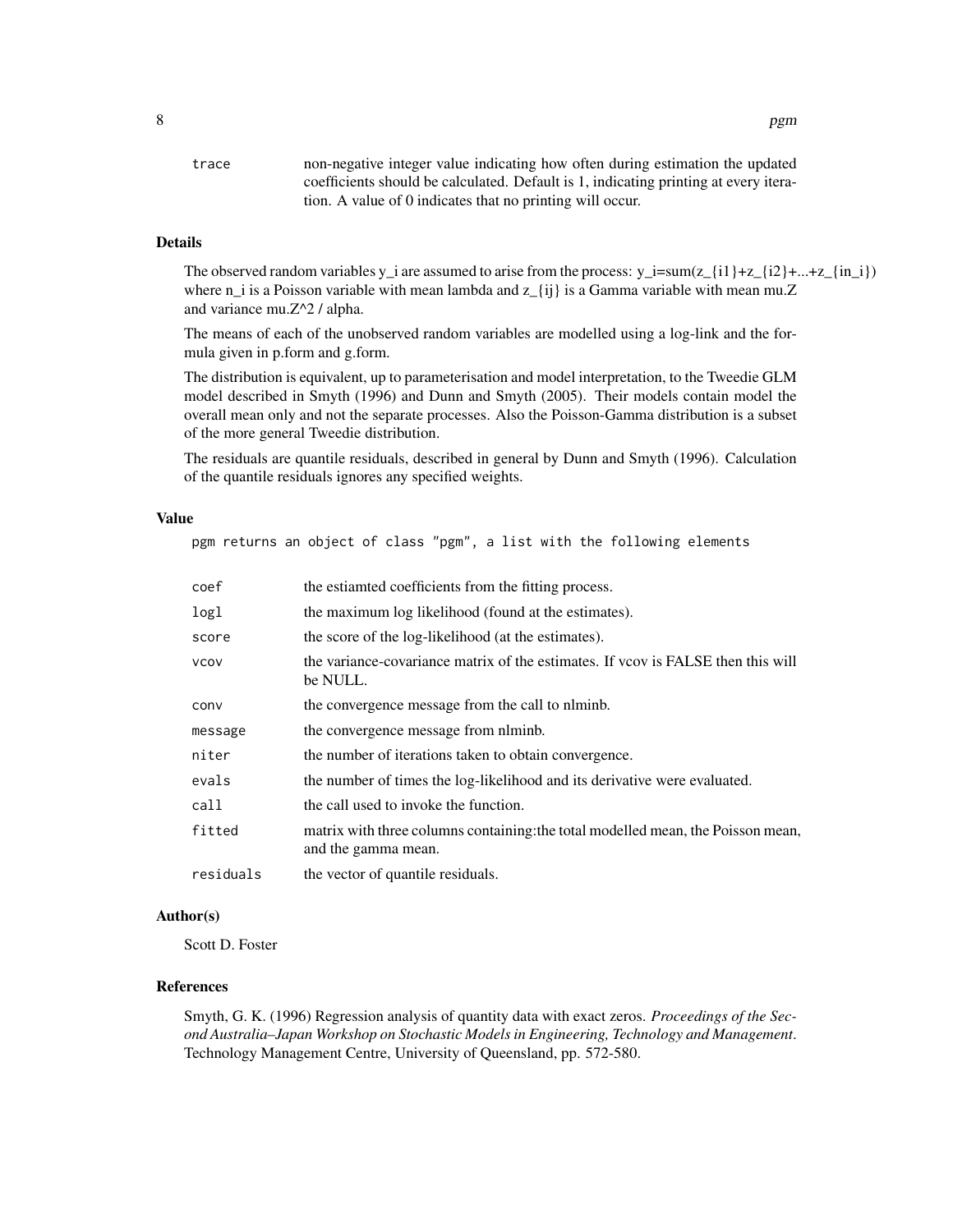#### <span id="page-8-0"></span>simReg 9

Dunn P. K and Smyth G. K (1996) Randomized Quantile Residuals. *Journal of Computational and Graphical Statistics* 5: 236-244.

Dunn P. K. and Smyth G. K. (2005) Series evaluation of Tweedie exponential dispersion model densities. *Statistics and Computing* 15: 267-280.

Foster, S.D. and Bravington, M.V. (2013) A Poisson-Gamma Model for Analysis of Ecological Non-Negative Continuous Data. *Journal of Environmental and Ecological Statistics* 20: 533-552

# Examples

```
my.coef <- c(0.6, 1.2, 0, -0.3, 0, -0.5, 0.85)
sim.dat <- simReg( n=250, lambda.tau=my.coef[1:3], mu.Z.tau=my.coef[4:6], alpha=my.coef[7])
fm <- pgm( p.form=y~1+x1+x2, g.form=~1+x1+x2, data=sim.dat)
tmp <- matrix( c( my.coef, fm$coef, sqrt( diag( fm$vcov))), ncol=3)
tmp[nrow( tmp),1] <- log( tmp[nrow( tmp),1]) #putting values on same scale
colnames( tmp) <- c("actual","estiated","SE")
rownames( tmp) <- names( fm$coef)
print( tmp)
```
<span id="page-8-1"></span>

| sımReg |  |
|--------|--|
|        |  |
|        |  |

Simulate Poisson-Gamma data whose component means vary with co*variates.*

# Description

simReg is used to simulate data from a combined model for the Poisson and Gamma components of a Poisson-Gamma distribution. This formuation allows the distribution to vary with covariates.

# Usage

simReg( n, lambda.tau, mu.Z.tau, alpha, offset1=NULL, X=NULL)

# Arguments

| n          | number of observations                                                                                                 |
|------------|------------------------------------------------------------------------------------------------------------------------|
| lambda.tau | vector of coefficients for Poisson part of model.                                                                      |
| mu.Z.tau   | vector of coefficients for Gamma component of model. Its length must be equal<br>to the length of lambda.tau.          |
| alpha      | scalar for Gamma dispersion.                                                                                           |
| offset1    | vector of offset values (for Poisson part of the process). If NULL (default) a<br>vector of zeros is created and used. |
| X          | a design matrix with appropriate elements for simulation. If NULL (default)<br>then one will be created.               |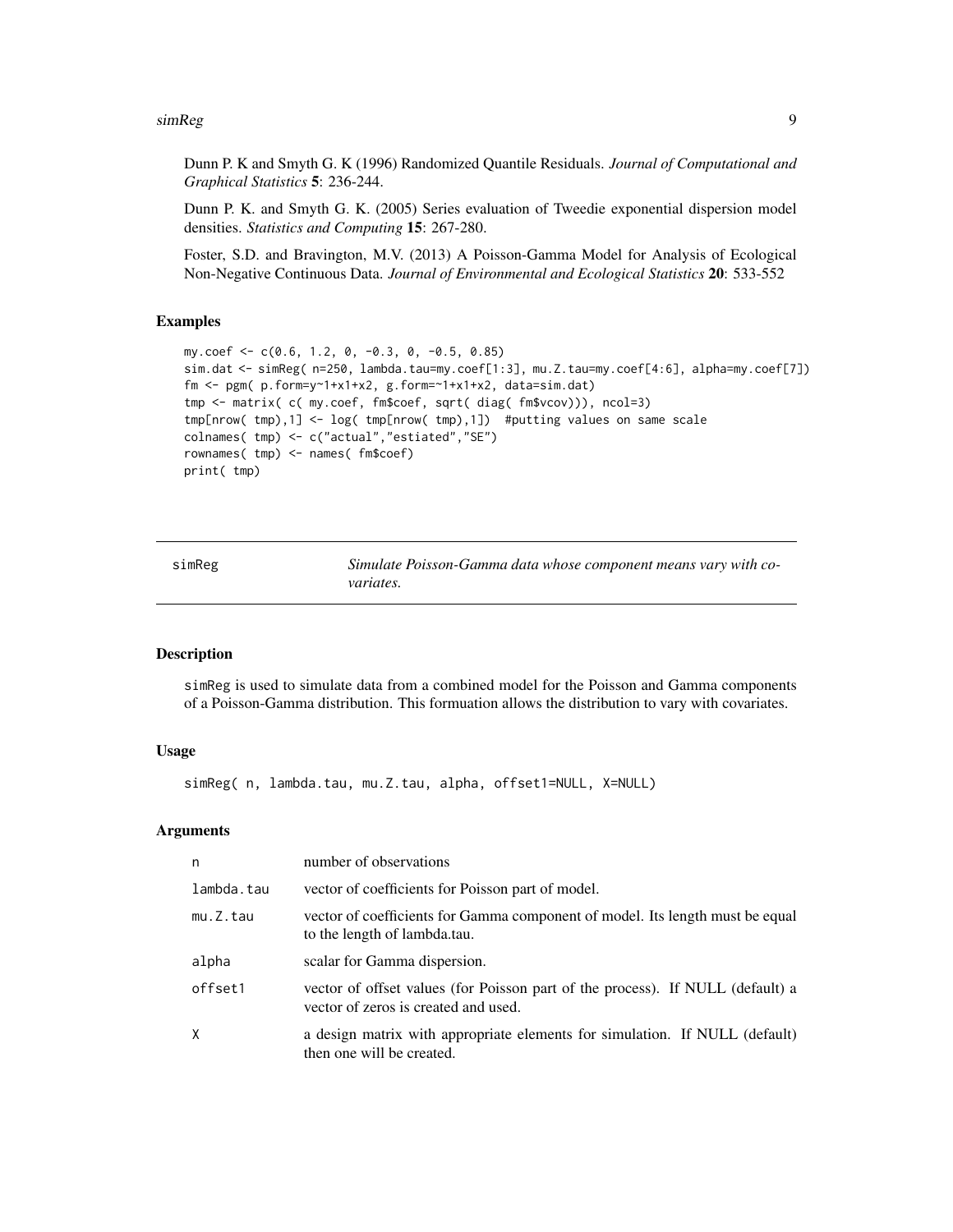# <span id="page-9-0"></span>Details

The observed random variables y\_i are assumed to arise from the process:  $y_i = \text{sum}(z_{i1} + z_{i2} + \dots + z_{i(n_i)})$ where  $n_i$  is a Poisson variable with mean lambda and  $z_{i}$  ij is a Gamma variable with mean mu.Z and variance mu.Z^2 / alpha.

The Poisson mean is given by lambda=exp( $X \%^* \%$  lambda.tau) where X is a suitable design matrix whose first column is full of 1s and whose remain columns are random draws from a standard normal.

The Gamma mean is given by mu.Z=exp(  $X \%$  \*% mu.Z.tau) where X is identical to before.

#### Value

A data frame containing the random draws, the offset (if not NULL), and the covariates. The data f

#### Author(s)

Scott D. Foster

# References

Foster, S.D. and Bravington, M.V. (2013) A Poisson-Gamma Model for Analysis of Ecological Non-Negative Continuous Data. *Journal of Environmental and Ecological Statistics* 20: 533-552

#### Examples

sim.dat <- simReg( n=250, lambda.tau=c(0.6, 1.2, 0), mu.Z.tau=c(-0.3, 0, -0.5), alpha=0.85, X=NULL) print( head( sim.dat))

<span id="page-9-1"></span>tglm *Fits a Tweedie GLM via maximum likelihood.*

# <span id="page-9-2"></span>Description

Fits a log-link Tweedie GLM model using maximum likelihood for all parameters, if wanted. The dispersion and power parameters (phi and p) can be set if required.

#### Usage

tglm( mean.form, data, wts=NULL, phi=NULL, p=NULL, inits=NULL, vcov=TRUE, residuals=TRUE, trace=1, iter.max=150) tglm.fit( x, y, wts=NULL, offset=rep( 0, length( y)), inits=rnorm( ncol( x)), phi=NULL, p=NULL, vcov=TRUE, residuals=TRUE, trace=1, iter.max=150)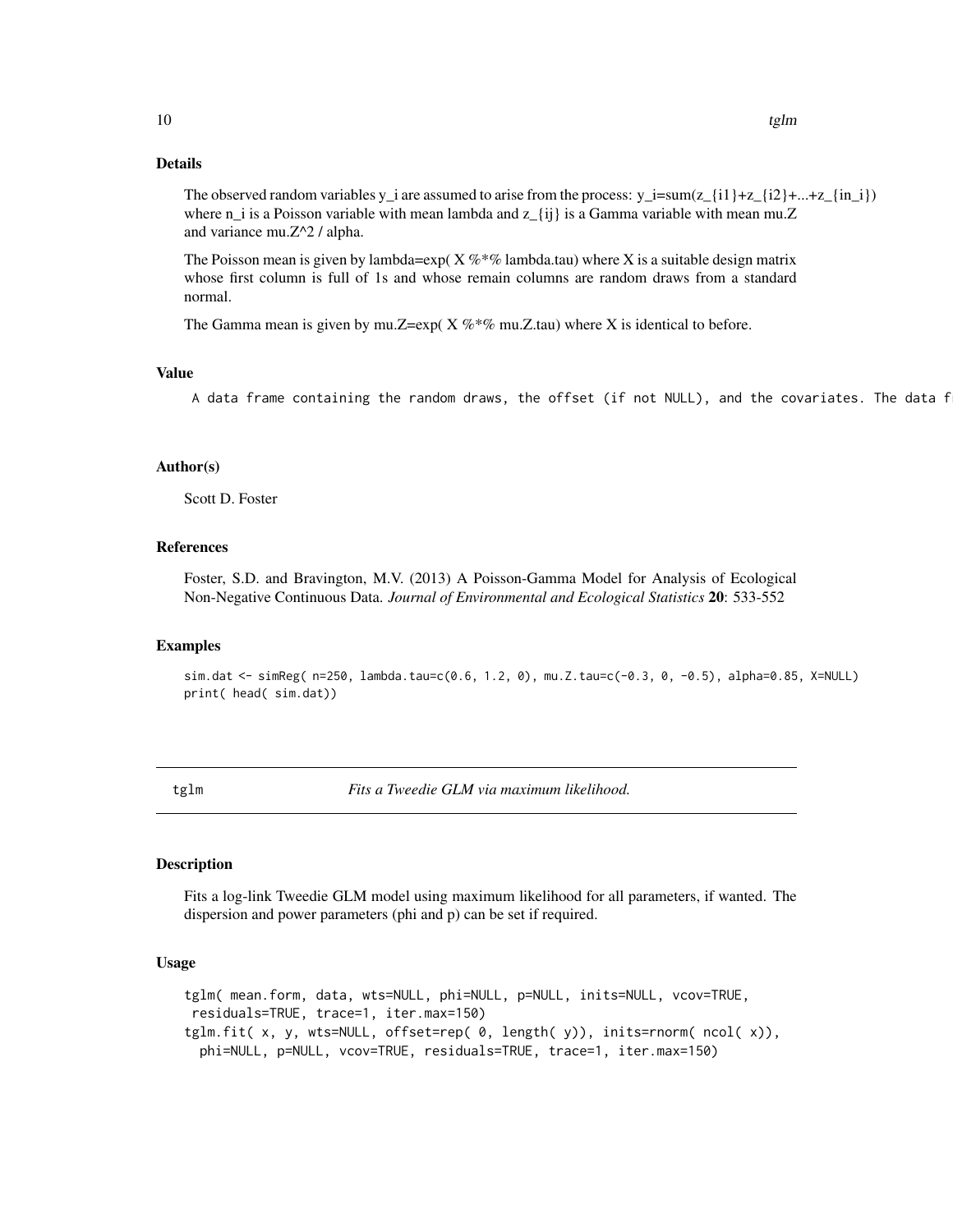# Arguments

| mean.form    | an object of class "formula" (or one that can be coerced to that class). This is a<br>symbolic representation of the model for the mean of the observations. Offset<br>terms can be included in this formula.                                                                                                                                                           |
|--------------|-------------------------------------------------------------------------------------------------------------------------------------------------------------------------------------------------------------------------------------------------------------------------------------------------------------------------------------------------------------------------|
| data         | a data frame, list or environment (or object coercible by as data frame to a data<br>frame) containing the variables in the model.                                                                                                                                                                                                                                      |
| wts          | relative contribution to the log-likelihood contributions. Must be the same length<br>as the number of observations.                                                                                                                                                                                                                                                    |
| phi          | a positive scalar whose presence indicates that a profile likelihood should be<br>used for estimating all parameters except the dispersion phi (set to the supllied<br>value).                                                                                                                                                                                          |
| p            | a value in the interval [1,2] whose presence indicates that a profile likelihood<br>should be used for estimating all parameters except the power parameter p (set<br>to the supplied value).                                                                                                                                                                           |
| inits        | (tglm) numeric vector containing the starting values for the coefficient estimates.<br>The ordering of the vector is: coefficients for mean.form, phi and p. Defaults to<br>zero for each the mean coefficients, 1 for phi, and 1.6 for p. (tglm.fit) numeric<br>vector that must be specified (no default). It has length equal to the number of<br>covariates plus 2. |
| <b>VCOV</b>  | boolean indicating if the variance-covariance matrix of the coefficient estimates<br>should be calculated or not. Default is TRUE indicating that it will be calculated.                                                                                                                                                                                                |
| residuals    | boolean indicating if the quantile residuals should be calculated. Default is<br>TRUE indicating residuals are to be calculated.                                                                                                                                                                                                                                        |
| trace        | non-negative integer value indicating how often during estimation the updated<br>coefficients should be calculated. Default is 1, indicating printing at every itera-<br>tion. A value of 0 indicates that no printing will occur.                                                                                                                                      |
| iter.max     | the maximum number of iterations allowed.                                                                                                                                                                                                                                                                                                                               |
| x, y, offset | x is a design matrix, y is the vector of outcomes and offset are the offset values.<br>None of these values are checked. The design matrix has dimension pXn where<br>p is the number of covariates and n is the number of observations.                                                                                                                                |

#### Details

The means of each of the unobserved random variables are modelled using a log-link and the formula given in mean.form. This function implements the model described in Smyth (1996) and Dunn and Smyth (2005) but does so by maximising the complete likelihood (ala Dunn and Smyth, 2005). The model specification is restricted to the log link.

The residuals are quantile residuals, described in general by Dunn and Smyth (1996).

tglm.fit is the workhorse function: it is not normally called directly but can be more efficient where the response vector and design matrix have already been calculated. Completely analgous to the function glm.fit.

#### tglm  $11$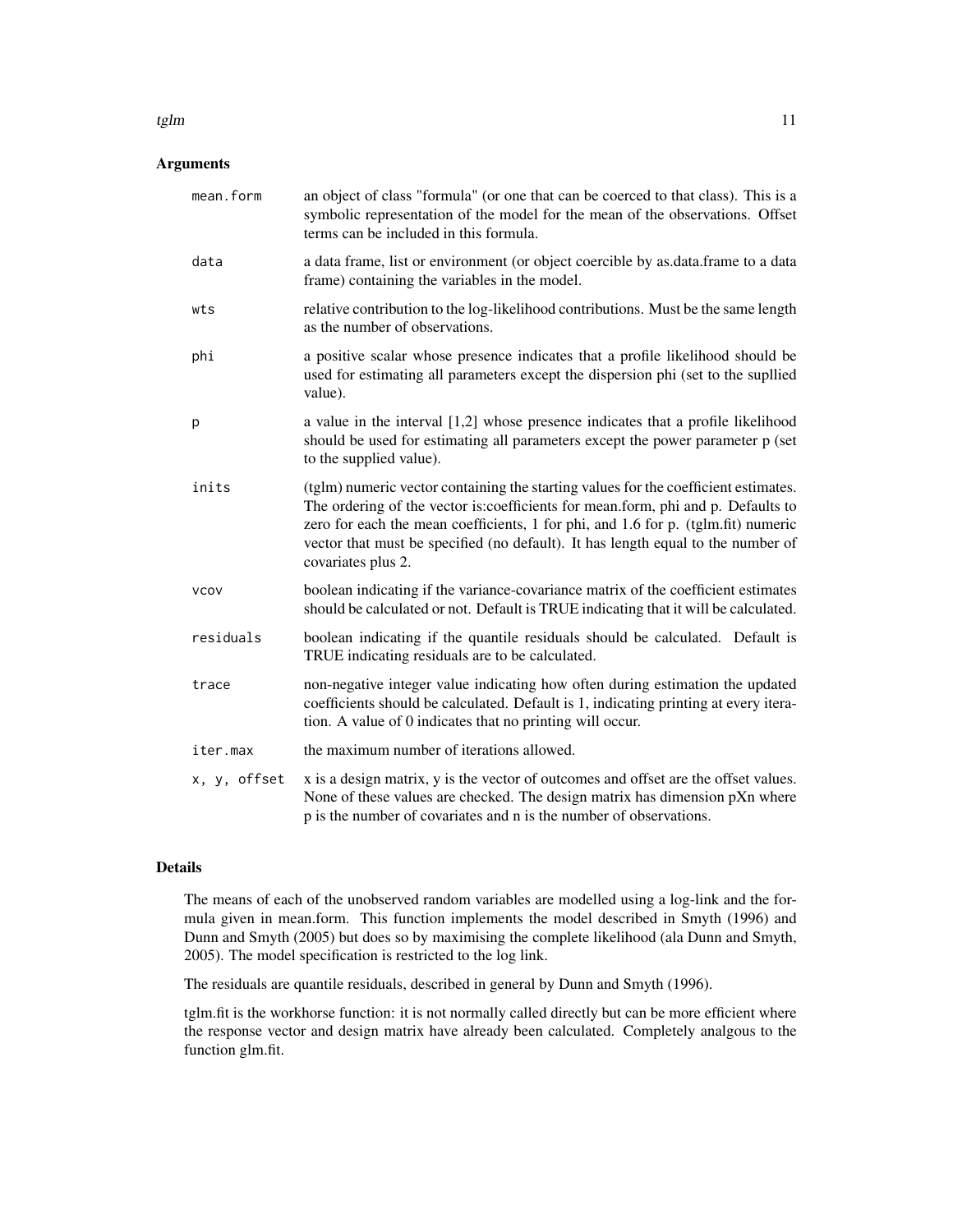# Value

tglm returns an object of class "tglm", a list with the following elements

| coef        | the estiamted coefficients from the fitting process.                                        |
|-------------|---------------------------------------------------------------------------------------------|
| logl        | the maximum log likelihood (found at the estimates).                                        |
| score       | the score of the log-likelihood (at the estimates).                                         |
| <b>VCOV</b> | the variance-covariance matrix of the estimates. If you is FALSE then this will<br>be NULL. |
| conv        | the convergence message from the call to niminb.                                            |
| message     | the convergence message from nlminb.                                                        |
| niter       | the number of iterations taken to obtain convergence.                                       |
| evals       | the number of times the log-likelihood and its derivative were evaluated.                   |
| call        | the call used to invoke the function.                                                       |
| fitted      | matrix with one column containing the modelled mean.                                        |
| residuals   | the vector of quantile residuals.                                                           |

#### Author(s)

Scott D. Foster

#### References

Smyth, G. K. (1996) Regression analysis of quantity data with exact zeros. *Proceedings of the Second Australia–Japan Workshop on Stochastic Models in Engineering, Technology and Management*. Technology Management Centre, University of Queensland, pp. 572-580.

Dunn P. K and Smyth G. K (1996) Randomized Quantile Residuals. *Journal of Computational and Graphical Statistics* 5: 236-244.

Dunn P. K. and Smyth G. K. (2005) Series evaluation of Tweedie exponential dispersion model densities. *Statistics and Computing* 15: 267-280.

Foster, S.D. and Bravington, M.V. (2013) A Poisson-Gamma Model for Analysis of Ecological Non-Negative Continuous Data. *Journal of Environmental and Ecological Statistics* 20: 533-552

#### Examples

```
print( "Data generated using Poisson-sum-of-gammas model and fitted using a Tweedie GLM.")
print( "A great fit is not expected -- especially for the first covariate")
my.coef <- c(0.6, 1.2, 0, -0.3, 0, -0.5, 0.85)
sim.dat <- simReg( n=250, lambda.tau=my.coef[1:3], mu.Z.tau=my.coef[4:6], alpha=my.coef[7])
fm <- tglm( mean.form=y~1+x1+x2, data=sim.dat)
tmp <- matrix( c( my.coef[1:3] + my.coef[4:6], NA, (2+0.85)/(1+0.85), fm$coef), ncol=2)
colnames( tmp) <- c("actual","estimated")
rownames( tmp) <- c( names( fm$coef)[1:3], "phi", "p")
print( tmp)
```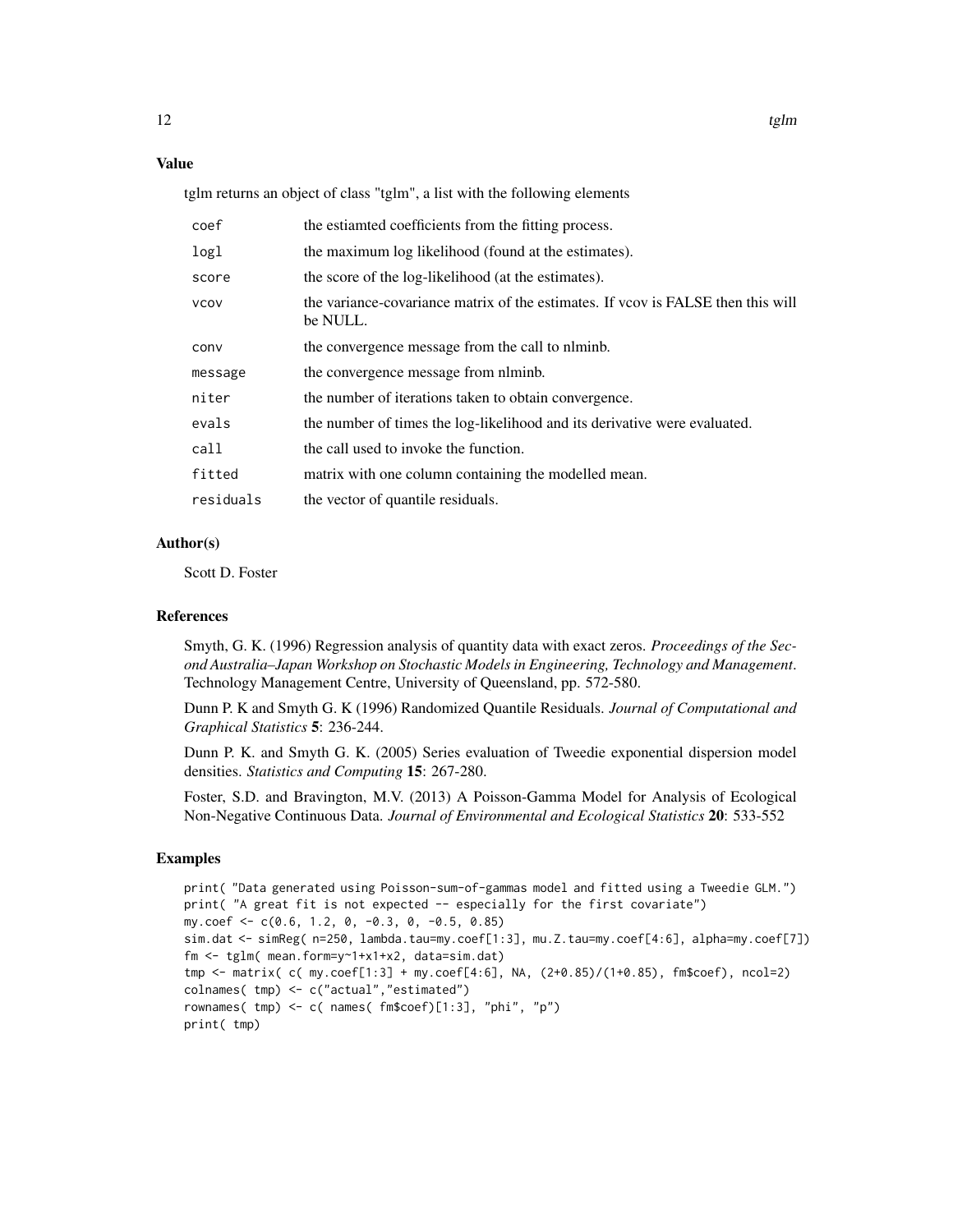<span id="page-12-0"></span>

# Description

TigerFlathead is a a data set arising from a south-east Australia fish survey, see Bax and Williams (1999).

# Usage

TigerFlathead

# Format

Lon The Longitude of the trawl.

Lat The Latitude of the trawl.

GA\_BATHY Bathymetry (depth) of the trawl, taken from longitude/latitude of trawls.

STRING The distance along the 100m depth contour. The origin is arbitrary, but is northwards of all trawls.

AREA\_HA The swept area of the shot, giving a measure of effort.

Tiger Flathead\_no The number of tiger flathead caught.

Tiger Flathead\_wt The total biomass of tiger flathead caught.

#### References

Bax N, Williams A (eds) (1999) Habitat and fisheries production in the South East Fishery. *Final report to FRDC Project 94/040*, CSIRO Marine Research, Hobart, Tasmania, Australia

Foster, S.D. and Bravington, M.V. (2013) A Poisson-Gamma Model for Analysis of Ecological Non-Negative Continuous Data. *Journal of Environmental and Ecological Statistics* 20: 533-552